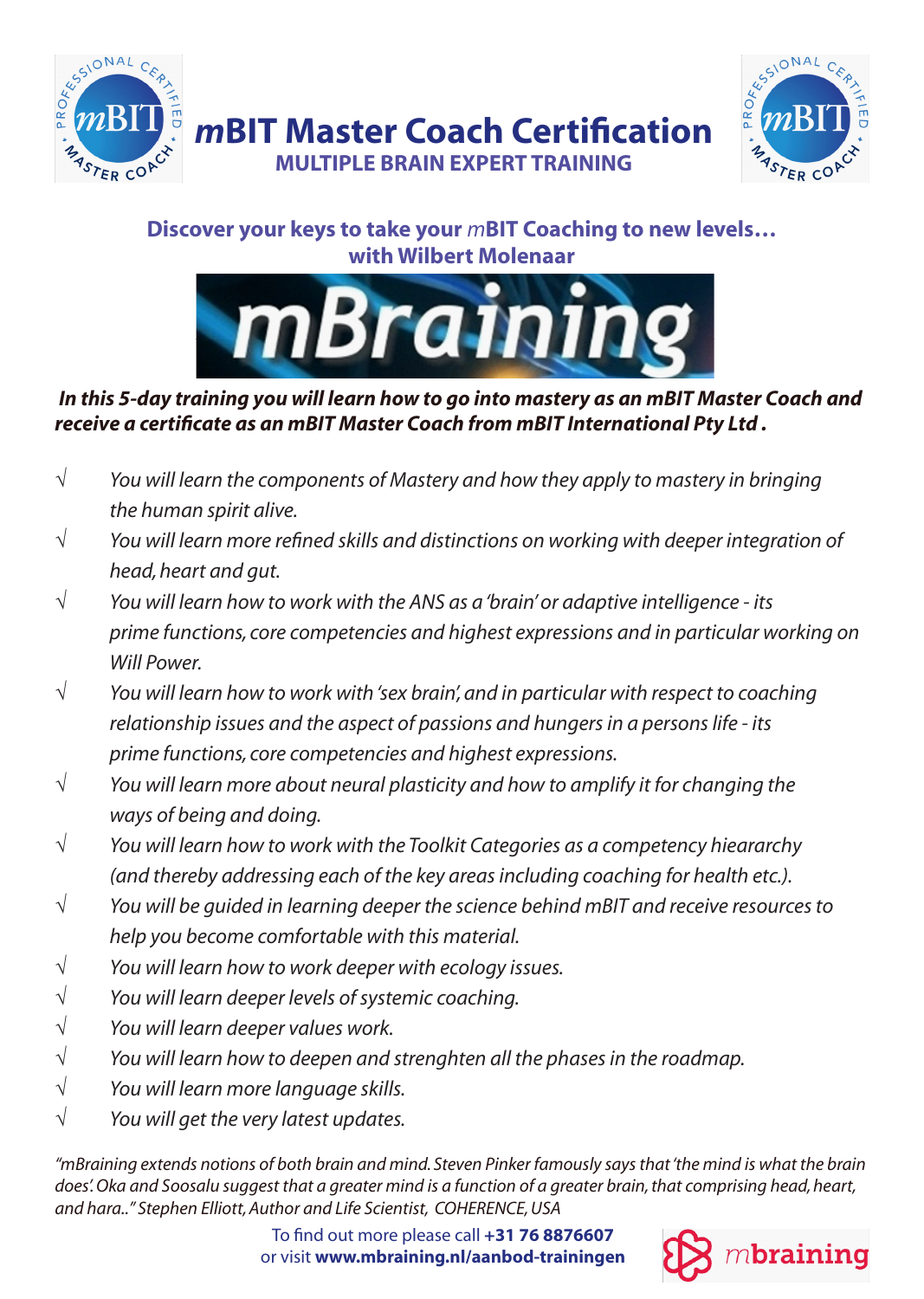

# *m***BIT Master Coach Certification MULTIPLE BRAIN EXPERT TRAINING**





As some of the very first people trained as Certified mBIT Master Coaches in Europe, you will receive the following benefits...

- You will be gaining a new leading edge competetive benchmark in your market. ●
- You will be building a close relationship with master trainer Wilbert and *m*BIT Inter national. ●
- You will deepen your own *m*BIT skills and integrate these more fully into your life. ●
- Opening up the possibility of gaining work across various Industries that *m*BIT applies to such as Leadership, Spiritual Development, Coaching, Health, Sports Development, Neuroscience etc. ●

### **Who this training is for;**

- mBIT Coaches ●
- mBIT Trainers ●

*"I am so thrilled and privileged to have been on the very first Master Coach Training – so much information and*  I am absolutely determined to continue on my journey to help people to discover their passion" "I had to make a *decision and to choose my purpose" Maxine Henk*

*"You do more about self discovery on this course than you do about learning to use the tools" Mark Deacon*

### **Why do this training now**

- Become one of the leading master coaches in this newly emerging and exciting field. ●
- Stand out and differentiate yourself in your marketplace. ●
- Learn directly from a master trainer. ●
- Learn to tap into the power of your participant's innate intuition and the wisdom of their Autonomic and Sexual Intelligences. ●
- Gain access to a professional network and collaborative community of 'multiple brain trainers' that are working together to bring evolutionary change to the world. ●

#### **Neuroscience Meets Ancient Wisdom**

*What's most fascinating about this is that current scientific knowledge is finally catching up with deep insights from esoteric and spiritual traditions informing us for thousands of years about the three powerful intelligences of the head, heart and gut. Now isn't that amazing! We've known at a deep and intuitive level, across the ages and within our own lives, that our intelligence, wisdom and core life competencies are not just embodied in the head...*

> To find out more please call **+31 76 8876607** or visit **www.mbraining.nl/aanbod-trainingen**

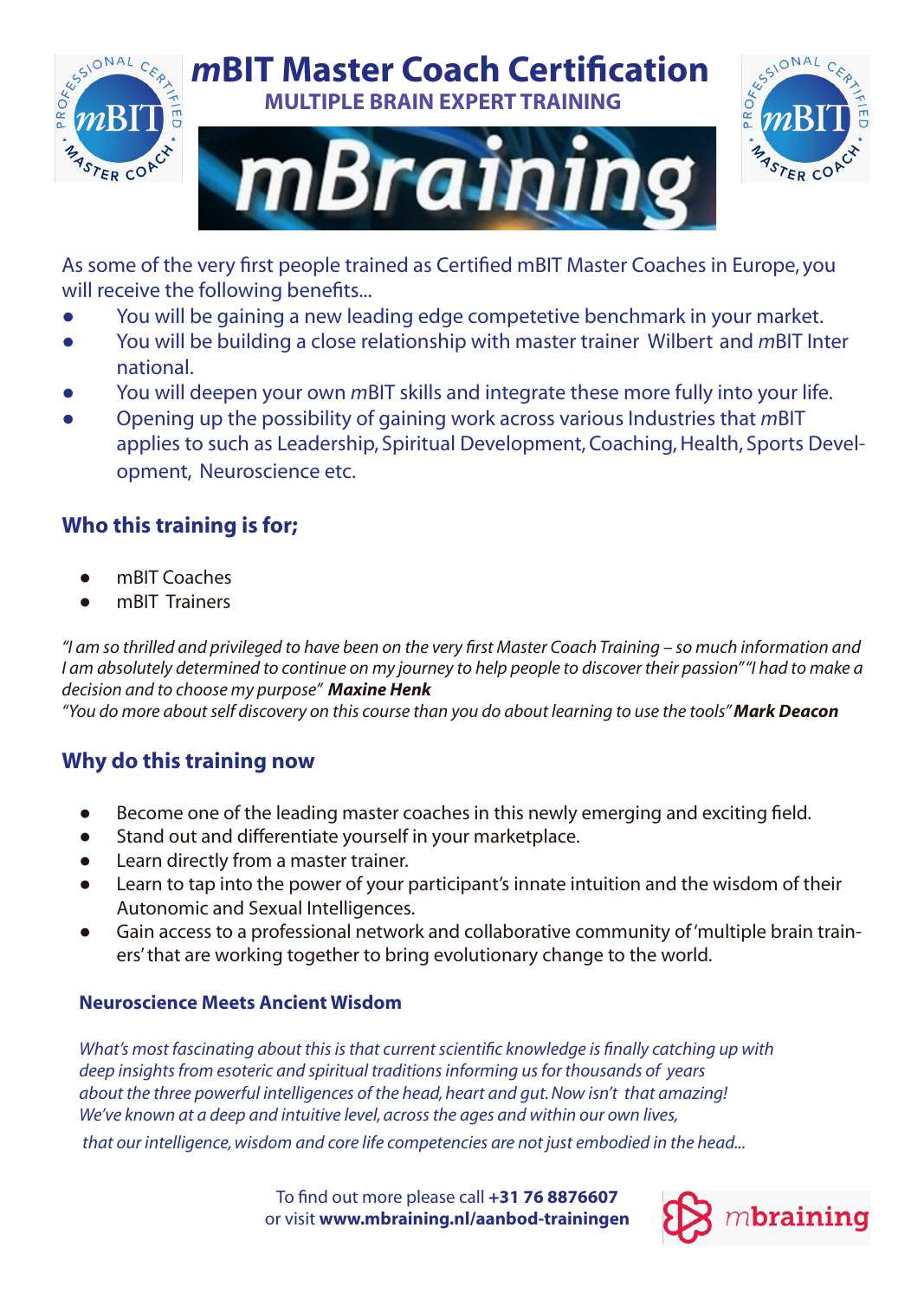# Read for yourself



This truly felt like an exponential shift in what mbraining is and can do in the hands of coaches. It is even deeper, even more elegant, even more powerful. The MC training has been a joyful, hope filled, breathtaking and electrifying ride through somatic space. Thank you Grant for your amazing vision, generosity and creativity. Thank You Suzanne for holding the space and supporting us all and thank you to everyone who made the group so very rich. *Henrie Lidiard*

Indeed, still rather lost for words - suddenly superlatives don't seem enough. mBIT Coach was so phenomenally powerful, mBIT Coach Trainer was amazingingly awesome and now, we have been gifted this ongoing path and responsibility to Mastery. So deeply grateful to Grant for conceiving of it and utterly humbled by your gentle holding Suzanne. *Reb Veale*

WOW! WOW! WOW! -can't find OTHER words YET to describe this experience! *Sheena Black*

Thank you Suzanne and of course the awesome Grant this training has literally been electric. The coach cert was incredible, for master coach I can't find words to describe.....all coaches out there when you get the opportunity to do this it will rock your world. *Tracey Gray*

Such a powerfully resonant and important further and ongoing journey(ing). I am profoundly grateful to Grant for resiliently pursuing and creating this profound programme and to Suzanne for such skillful and passionate space-holding. And to you, my fellow journeyers...you will continue to be an intrinsic part of my learning and acting. For any mBIT coaches out there...this takes the process we already know is sublimely gentle and powerful and finesses SO awesomely - book on the course. *Reb Veale*

Agreed - what a fabulous expansion of being!!! Thank you all for sharing your special vibes. *Joy Griffiths*

mBraining workshops are among the best available. The quality of instruction is always high, the depth of the material is always challenging and the wisdom shared by the participants is awesome'ing. I always find these growing experiences. The material is cutting edge and offers amazing tools. I would recommend these workshops to anyone. *Carl Gillet*



To find out more please call **+31 76 8876607**  $m$ braining or visit **www.mbraining.nl/aanbod-trainingen**